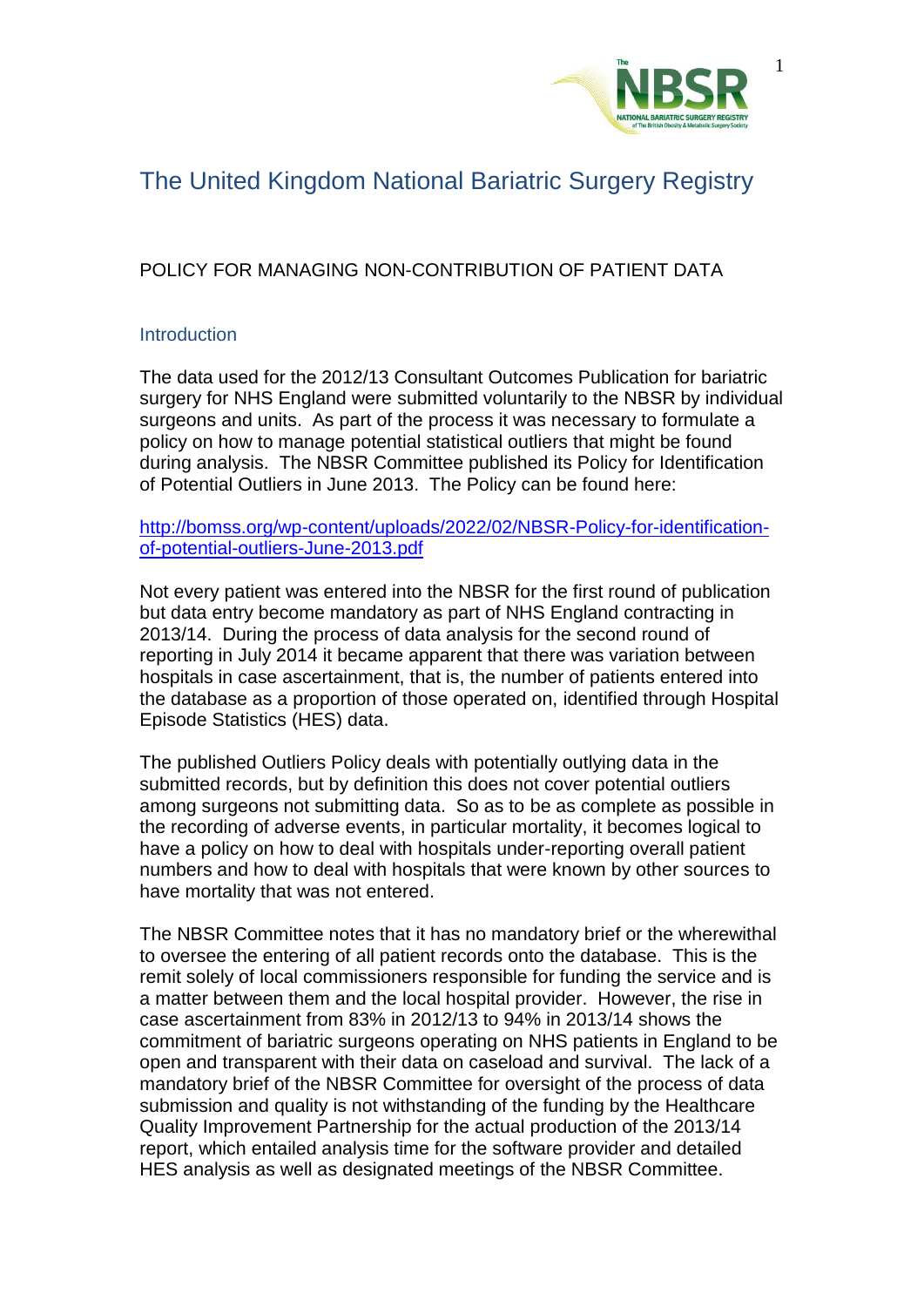

#### Actions after identification of non-contribution of individual patient records

In the 2013/14 round of the Consultant Outcomes Publication the Committee identified hospitals whose number of patients entered into the NBSR was more than 10% lower than the number identified according to HES, including some hospitals that failed to submit any data. At a designated meeting the Committee decided a letter would be sent to the Chief Executive Officer and Medical Director of each of the hospitals identified as deficient in this A 'soft' letter was to be sent to the hospitals with more than 10% fewer than expected entries, and a 'hard' letter to those hospitals who failed to submit any data.

For the 2014/15 round the Committee will undertake case ascertainment via a HES provider unit as before, and the policy of writing letters will continue as above. The letter will be followed up by a phone call a month later if there is no response. In addition the Committee will consider publishing the names of these hospitals in the Consultant Outcomes Publication report on the BOMSS website.

#### Actions after identification of non-contribution of mortality data

As part of the process of analysing the 2013/14 data for the Consultant Outcomes Publication the Committee reviewed each NBSR mortality to provide a 'sense check' that the mortality was correctly recorded. If the Committee becomes aware through another source that mortality has occurred but has not been recorded an email or letter will be sent to the consultant surgeon concerned inviting an explanation and reminding them that submission of the data is mandatory, according to NHS England commissioning policy. This will also provide the hospital the opportunity to check the data submitted and clarify the situation if an error is found.

The Committee will check via the software provider but if a response is not received within a a month a further email or letter will be sent to the Chief Executive and Medical Director, copying in the consultant contributors, advising them of the situation and inviting a formal reply. If the suspected death is confirmed the hospital will be given a specific time period in which to correct the data.

#### In-hospital mortality, 30-day mortality, and mortality occurring after readmission where bariatric surgery is not recorded as the primary diagnosis

The Committee recognises that the definition of mortality occurring as a result of bariatric surgery (where bariatric surgery is the primary diagnosis) is open to definition. Broadly there are 3 areas: